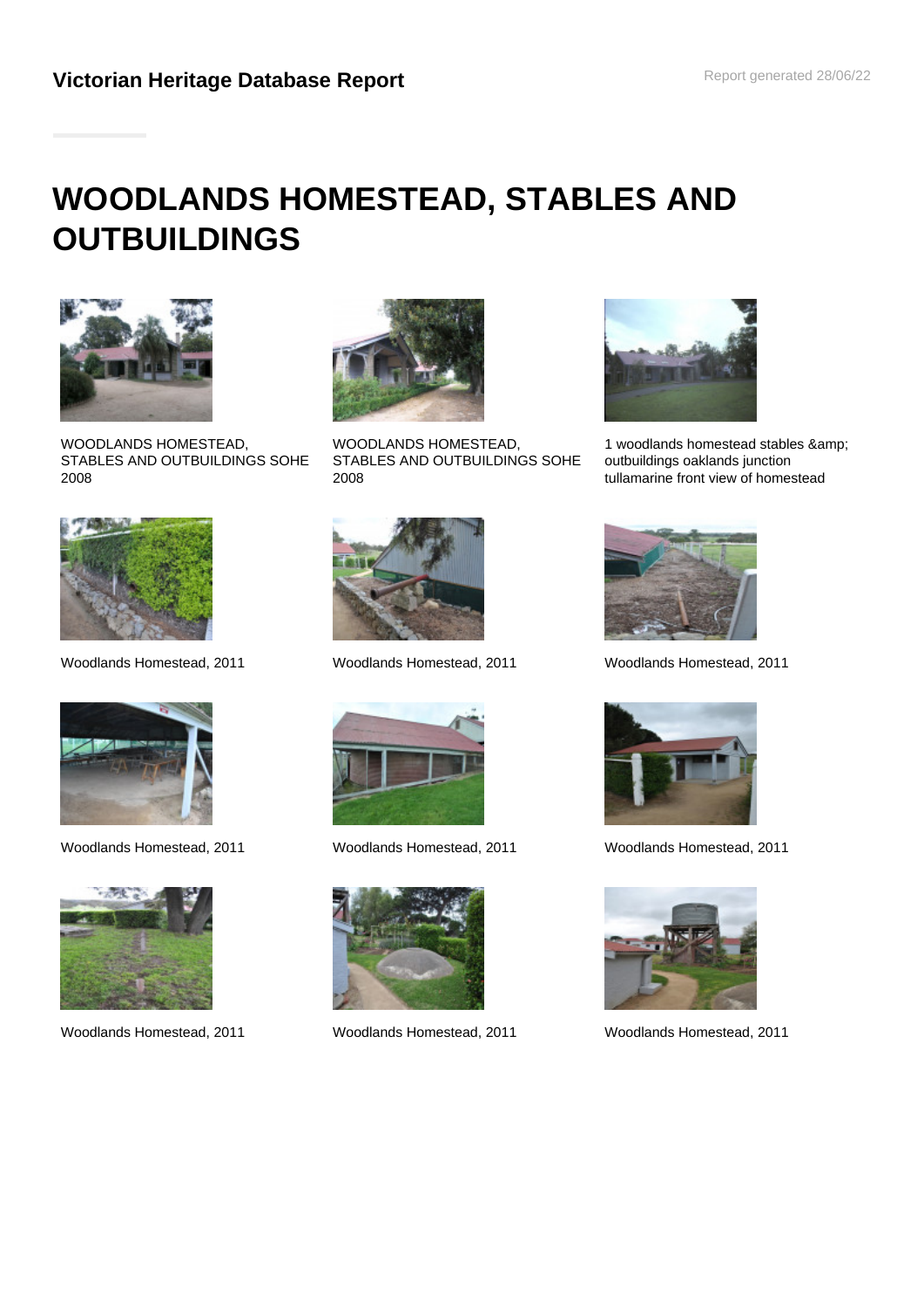

























Woodlands Homestead, 2011 Woodlands Homestead, 2011 Woodlands Homestead, 2011



Woodlands Homestead, 2011 Woodlands Homestead, 2011 Woodlands Homestead, 2011



Woodlands Homestead, 2011 Woodlands Homestead, 2011 Woodlands Homestead, 2011



Woodlands Homestead, 2011 Woodlands Homestead, 2011 Woodlands Homestead, 2011



Woodlands Homestead, 2011 Woodlands Homestead, 2011 Woodlands Homestead, 2011



Woodlands Homestead, 2011 Woodlands Homestead, 2011 Woodlands Homestead, 2011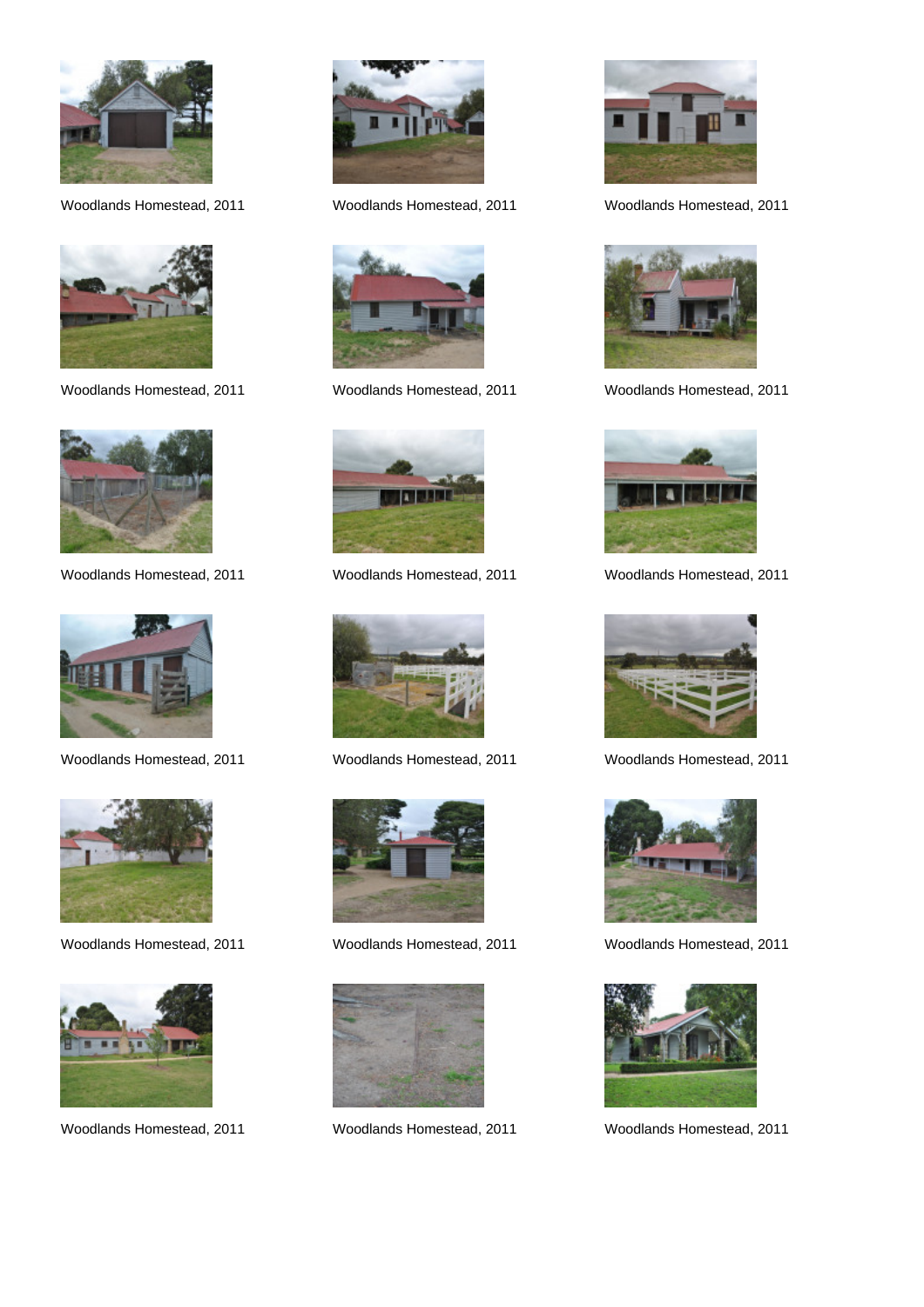





Woodlands Homestead, 2011 Woodlands Homestead, 2011 Woodlands Homestead, 2011



woodands plan A.jpg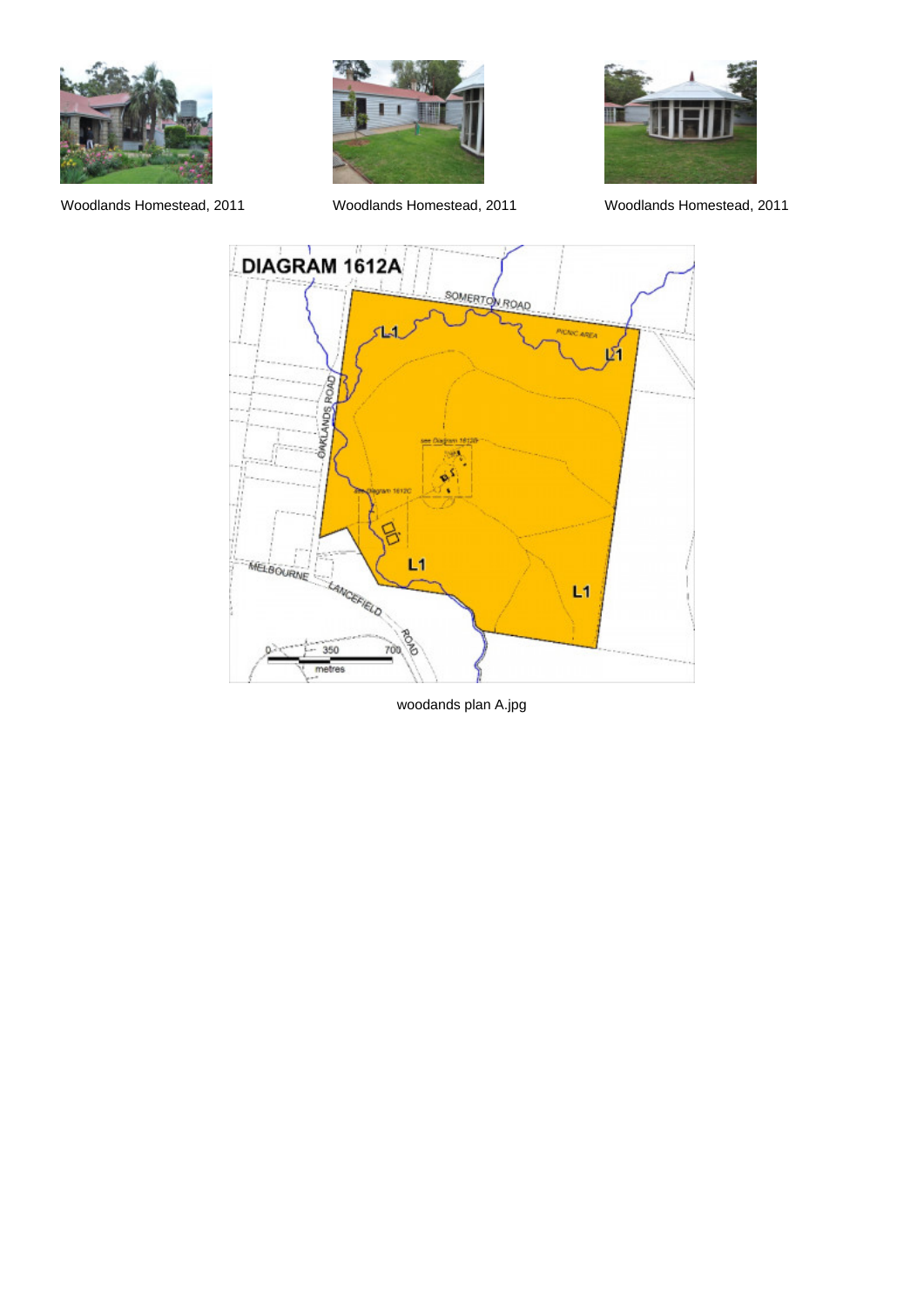

woodlands B.jpg



woodands plan C.jpg

**Location**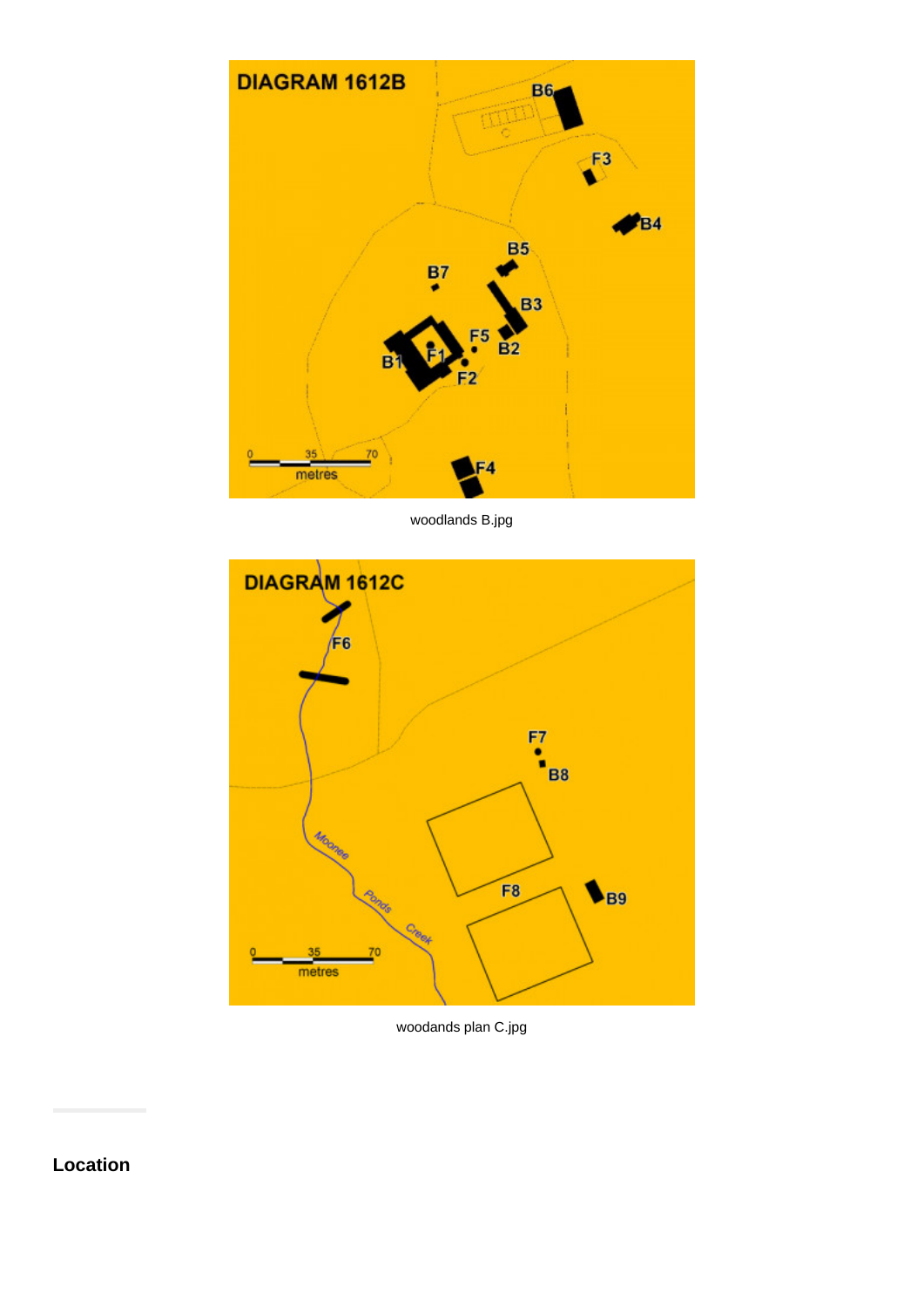## WOODLANDS DRIVE GREENVALE, HUME CITY

## **Municipality**

HUME CITY

## **Level of significance**

**Registered** 

## **Victorian Heritage Register (VHR) Number**

H1612

## **Heritage Overlay Numbers**

HO25

# **VHR Registration**

October 9, 1974

## **Amendment to Registration**

March 8, 2012

# **Heritage Listing**

Victorian Heritage Register

# **Statement of Significance**

Last updated on - March 14, 2000

## **What is significant?**

Woodlands Homestead is located within the 820 hectare Woodlands Historic Park in Greenvale. The homestead comprises the main house and its associated structures, remnant garden, and surrounding landscape.

The prefabricated homestead, located within the west wing of the current building, was brought to Australia by William Pomeroy Greene and his wife when they emigrated in 1842. It was manufactured by Peter Thompson of London, one of the major builders of portable houses, and erected in 1843. Greene purchased 671 acres of land in March 1843 and the house was erected by June.

The north and south wings, constructed of mainly prefabricated materials, were completed by 1846. The east wing, completed by 1850, is constructed from a mix of prefabricated and local materials. The internal configuration of the homestead is substantially as built, with the exception of the kitchen which was extensively altered in the 1970s.

The early decorative schemes of the west wing were painted c.1849. The elegant floriated Regency style decorative schemes were used in four rooms, a columned and marble panelled design in another room, and a tooled ashlar scheme in the hallway.

The substantially intact main stables, built in the mid-1840s, included accommodation for a groom, a saddle room, stable areas and loft. Over the years, the main stables also housed many thoroughbreds, including race horses. Primarily constructed of brick and timber, the stables were subsequently enlarged during the late 19th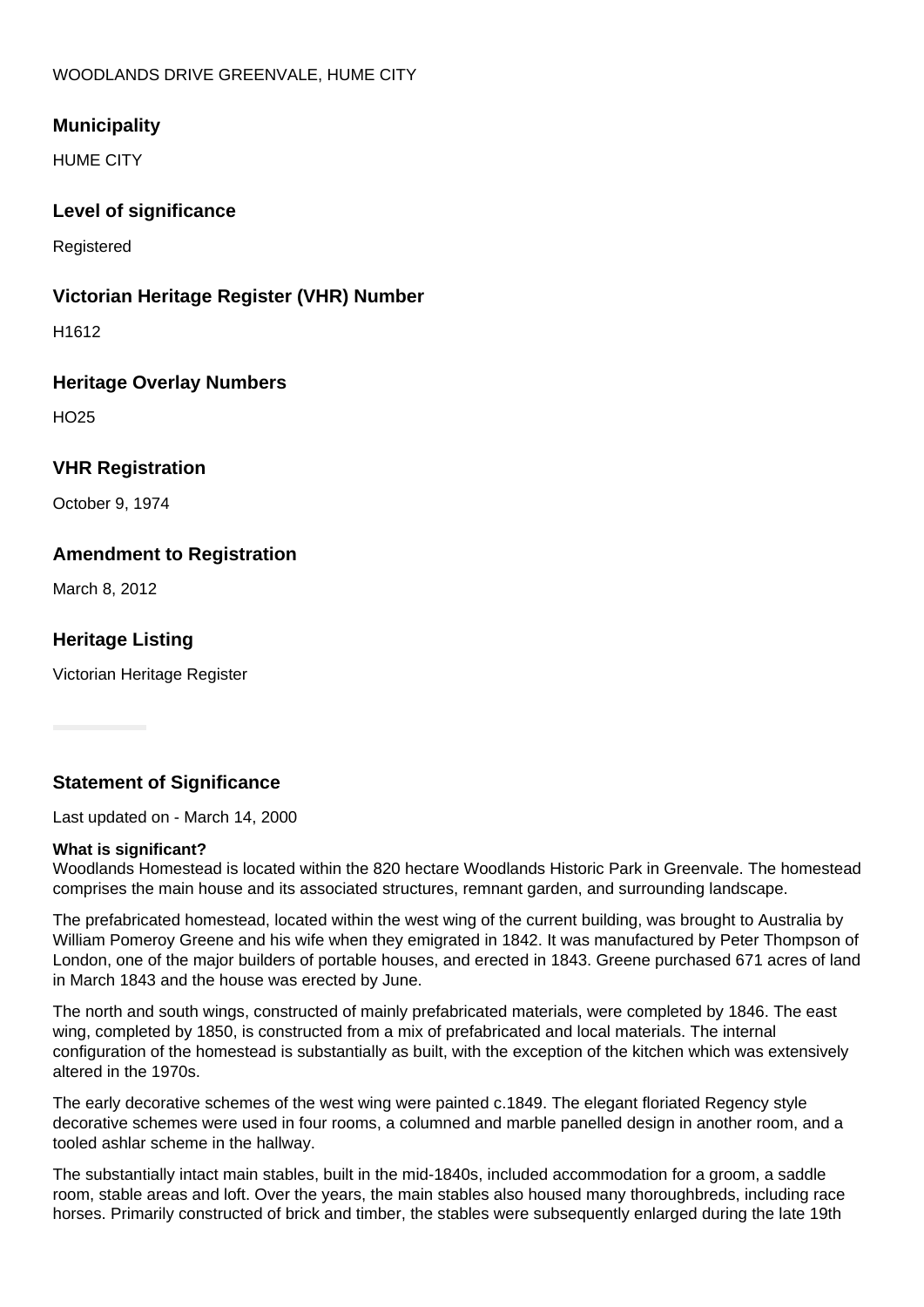#### century.

The earliest part of the tutor's cottage is believed to date to the mid-1840s and was possibly built for the Greene's tutor and his family.

In 1866 the property was purchased by Andrew Sutherland who subsequently sold it in 1873 to pastoralist Charles Brown Fisher who was involved in breeding and racing thoroughbred horses. William Henry Croker, also associated with horse racing, owned the property from 1889 to 1917. During his ownership many of the outbuildings were built or modified. These include the three-roomed men's quarters built late 19th to early 20th century, the upper stables and piggery built mid-19th century and later changed, the timber chicken coops around early 20th century, the aviary around the same time and the external toilet built between 1880s and 1920s. The cistern was installed by the Greenes and covered in 1906.

Ben Chaffey (son of George Chaffey) owned the property from 1917 to 1937 and made a number of changes to the original homestead, including the replacement of the west and south verandahs and alterations to the south wing, and he is believed to have built the brick and timber garage. There are two irrigation systems that were constructed by Chaffey. Adjacent to the homestead are two tank sheds (one with a tank), a tank stand, and cast iron pipes. The other system drew water the Moonee Ponds Creek and remnants that can be found near the ford over the creek include: two weirs, a windmill, pump house, tank shed and dams.

Other owners of the property were the Kellow family and the Mitchell family. In 1978 654 acres of the original property were compulsorily acquired by the State government for use as a park.

Two Southern Magnolia trees (Magnolia grandiflora) in the courtyard, planted in the mid-1840s, are believed to be the earliest surviving plantings of exotic species in the state. Several trees survive from the 1880s, of which the Aleppo pines are considered to be fine specimens. Most of the form and understorey of the garden was established from the 1920s following the installation of the irrigation system.

This site is the traditional land of the Wurundjeri.

#### **How is it significant?**

Woodlands Homestead is of historical, architectural, aesthetic, scientific and archaeological significance to the State of Victoria.

#### **Why is it significant?**

Woodlands Homestead is of historical significance as a rare remnant of the early period of settlement in Victoria. Few homesteads survive in Victoria from this period and fewer survive with such intactness. Although it was built over a period of 80 years, the general appearance of the homestead is consistent and the surrounding landscape remains relatively unchanged since the first European settlement in the area.

Woodlands Homestead, particularly the west wing, is of architectural and scientific (technical) significance as a rare example in Victoria of a large prefabricated timber house from the pre-gold rush period. Although relatively unsophisticated in its structure, it retains most of its early features and fabric. It is the only known representation in Victoria of Peter Thompson's work.

The late 1840s decorative paint schemes in the west wing of the homestead are of aesthetic significance as a rare example of elegant Regency style painted decoration.

Woodlands Homestead garden is of scientific (botanical) significance for its two Southern Magnolia trees ( Magnolia grandiflora). Planted in the mid-1840s, they are believed to be the oldest exotic plantings in Victoria.

Woodlands Homestead is of scientific significance for its two irrigation systems, installed by Ben Chaffey in the 1920s. The systems are significant in their entireties and identified remaining elements include adjacent to the homestead: two original tank sheds, one tank, a tank stand and cast iron piping and near the ford over Moonee Pond Creek: two weirs, a windmill, pump house, tank shed and dams.

Woodlands Homestead is of archaeological significance for its potential to contain artefacts and subsurface deposits relating to its pre-gold rush period occupation and activities. In particular, the cistern, upper stables and pens, and the original bakery and kitchen have the potential to contain significant artefacts and deposits.

## **Permit Exemptions**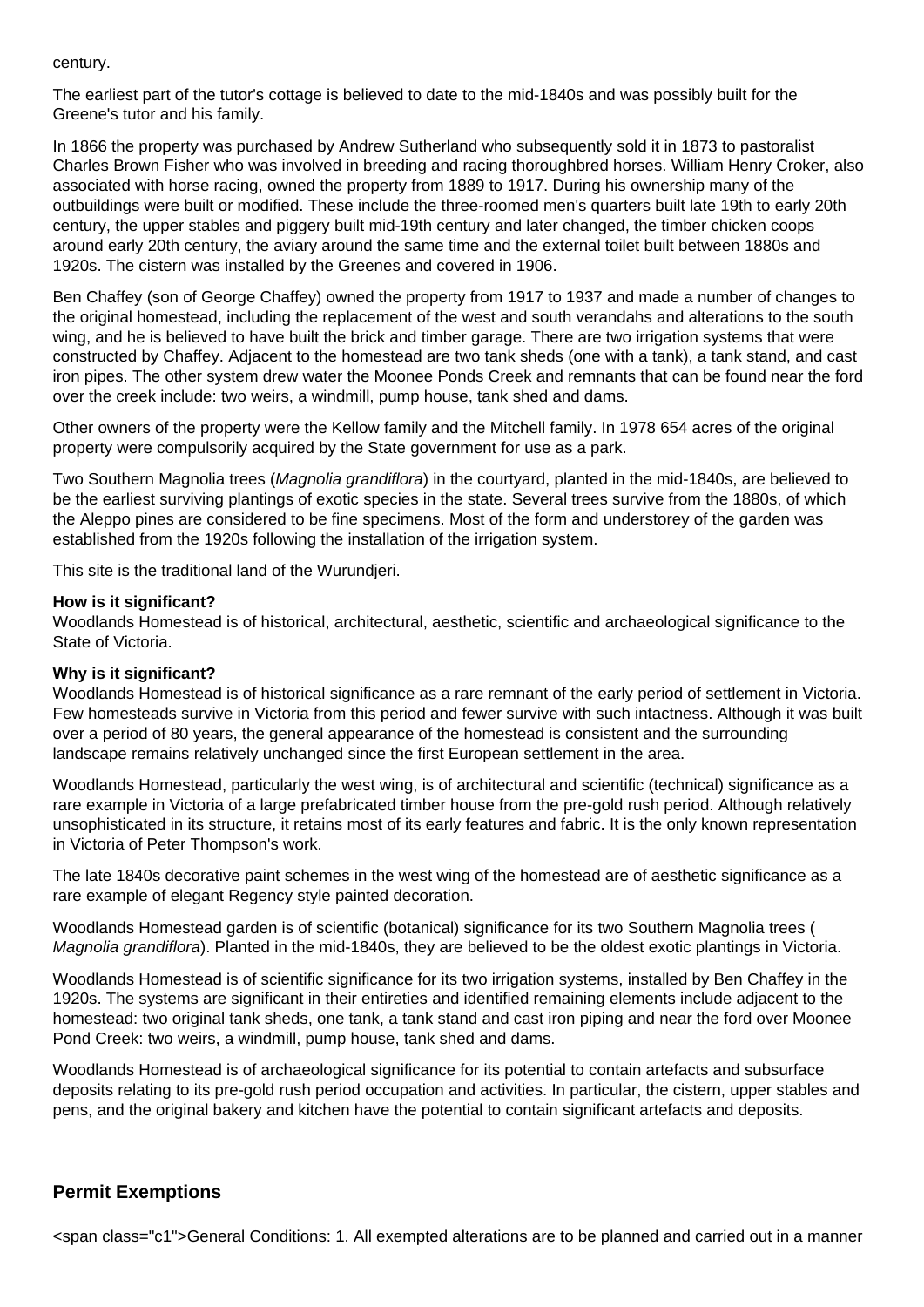which prevents damage to the fabric of the registered place or object.</span> <span class="c1">General Conditions: 2. Should it become apparent during further inspection or the carrying out of works that original or previously hidden or inaccessible details of the place or object are revealed which relate to the significance of the place or object, then the exemption covering such works shall cease and Heritage Victoria shall be notified as soon as possible. Note: All archaeological places have the potential to contain significant sub-surface artefacts and other remains. In most cases it will be necessary to obtain approval from the Executive Director, Heritage Victoria before the undertaking any works that have a significant sub-surface component. $\lt$ /span> $\lt$ p class="c1">General Conditions: 3. If there is a conservation policy and plan all works shall be in accordance with it. Note:A Conservation Management Plan or a Heritage Action Plan provides guidance for the management of the heritage values associated with the site. It may not be necessary to obtain a heritage permit for certain works specified in the management plan.</p> <span class="c1">General Conditions: 4. Nothing in this determination prevents the Executive Director from amending or rescinding all or any of the permit exemptions.</span> <span class="c1">General Conditions: 5. Nothing in this determination exempts owners or their agents from the responsibility to seek relevant planning or building permits from the responsible authorities where applicable.</span> <span class="c1">Minor Works : Note: Any Minor Works that in the opinion of the Executive Director will not adversely affect the heritage significance of the place may be exempt from the permit requirements of the Heritage Act. A person proposing to undertake minor works must submit a proposal to the Executive Director. If the Executive Director is satisfied that the proposed works will not adversely affect the heritage values of the site, the applicant may be exempted from the requirement to obtain a heritage permit. If an applicant is uncertain whether a heritage permit is required, it is recommended that the permits co-ordinator be contacted.</span> <p class="c1">Buildings</p> <p class="c2">The following permit exemptions apply to all the exterior of all buildings:<br />> - Repainting all previously painted surfaces in the same colour scheme and paint type.<br />> - Repair and servicing of existing equipment and services including wiring, plumbing and fire services; equipment and components with moveable parts requiring lubrication including machinery, engines, water reticulation systems.  $\langle$ br  $/$  - Removal of extraneous items such as air conditioners, ducting, wiring, antennae, aerials, etc, and making good.<br />> - Installation or repair of damp-proof courses by either injection method or grouted pocket method.<br />> - Maintenance of power or pipelines or other public services located on the property where this involves no alteration to the fabric (including archaeological values) of the place.<br />> -Cleaning out gutters, drainage systems, ponds, dams and other water storage and drainage areas. $\langle p \rangle \langle p \rangle$ class="c2">The following permit exemptions apply to all the interior of all buildings:<br /> - Installation, removal or replacement of electrical wiring, provided that all new wiring is fully concealed.<br />>- Installation, removal or replacement of smoke detectors.</p> <p class="c1">Gardens, landscapes and trees</p> <p class="c2">The following permit exemptions apply to all plantings, garden layouts, structures or elements of the garden or landscape that have been identified as significant or of note, provided that the significance of these features is not affected.</p> <p class="c2">- Routine repairs and maintenance (including fences), or emergency and safety work.<br /> - Regular garden/landscape maintenance including weeding, watering, pruning and fertilising without major alterations to layout, contours, structures, plant species, archaeological deposits or features, or other significant features. This includes maintenance to walking trails.<br />> - Removal of vegetation that is not significant where it is necessary to maintain fire safety and/or to conserve significant buildings and structures.<br >>
<<  $\prime$  - Tree surgery by a qualified horticulturalist or tree surgeon is necessary for the survival of vegetation. $\langle$ br $\rangle$  -Management of trees in accordance with Australian Standard; Pruning of amenity trees AS4373 < br />> - Removal of plants listed as noxious weeds in the Catchment and Land Protection Act 1994.<br />> - Non-commercial signage, lighting, security fire safety and other safety requirements, provided no structural building occurs.<br />>-Laying of gravel/toppings to the driveways and internal roads.</p> <p class="c1">The following permit exemptions apply to the picnic area marked on diagram 1612A bounded by Somerton Road to the north and a watercourse to the south:</p> <span class="c2">- Works to roadways, car parks, toilets and other visitor facilities.</span>

Construction dates 1843, Heritage Act Categories Registered place, Registered archaeological place, Hermes Number 1172 Property Number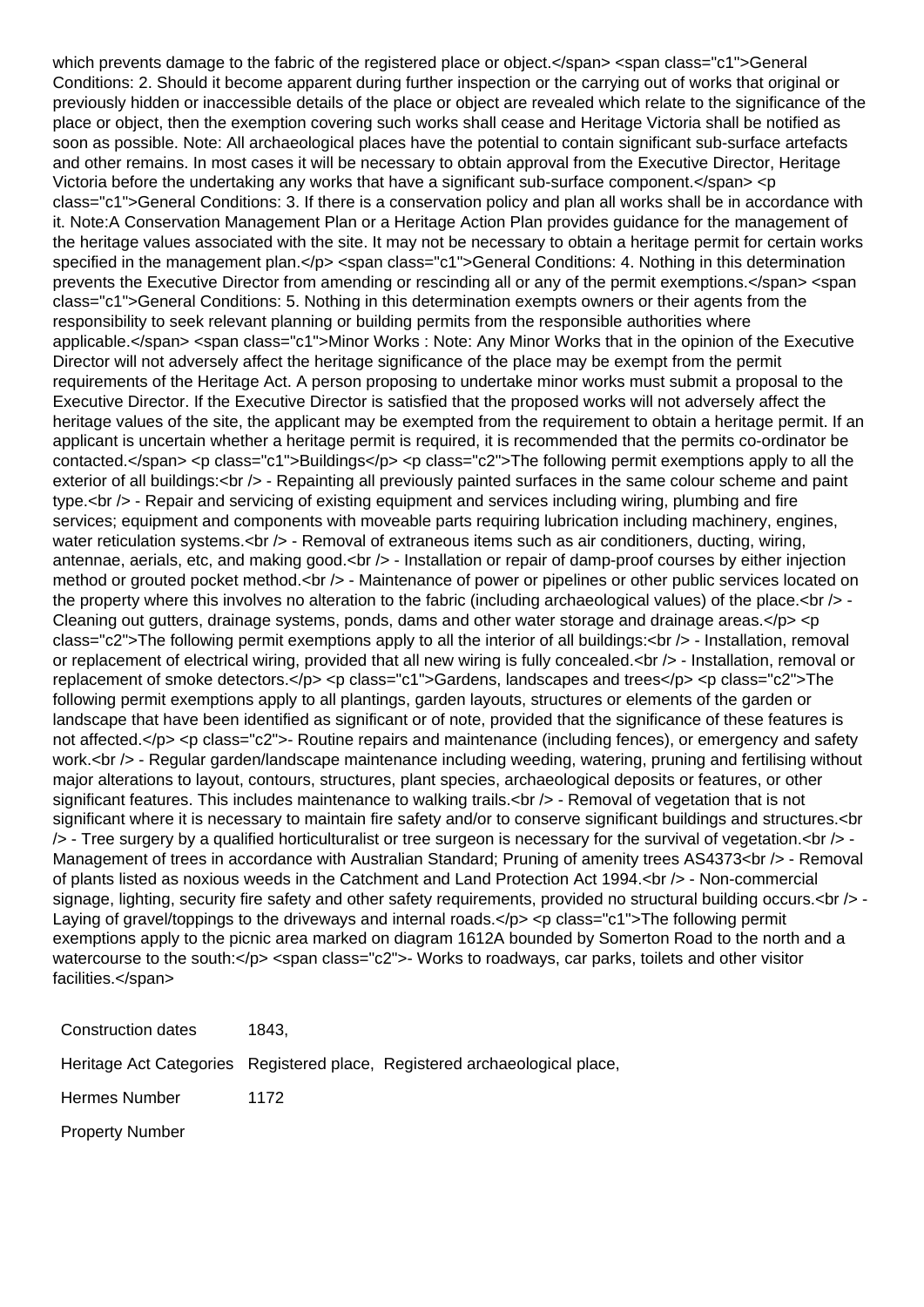# **History**

<p class="c1">Contextual History:History of Place:<br />
>SOURCE REGISTER OF NATIONAL ESTATE<br />
/> Description : Woodlands Homestead, on the rural outskirts of Melbourne and Oaklands Junction, was established in 1843 by British emigrant William Pomeroy Greene and family. Greene brought to Australia a five room prefabricated timber bungalow manufactured by Peter Thompson. This forms the west wing of the present complex. The barn, encompassing coach house, shearing house etc was erected in 1845 of rubble stone. The Homestead has developed progressively under a succession of distinguished owners.<br />>> /> Associated People: Assoc.People ROLF BOLDREWOOD</p> <p class="c1">XXXXXXXXXXXXXXXXXXXXXX DRAFT ONLY  $\overline{XX}$  $\overline{XX}$  $\overline{XX}$  $\overline{XX}$  $\overline{XX}$  $\overline{XX}$  $\overline{XX}$  $\overline{XX}$  $\overline{XX}$  $\overline{XX}$  $\overline{XX}$  $\overline{XX}$  $\overline{XX}$  $\overline{XX}$  $\overline{XX}$  $\overline{XX}$  $\overline{XX}$  $\overline{XX}$  $\overline{XX}$  $\overline{XX}$  $\overline{XX}$  $\overline{XX}$  $\overline{XX}$  $\overline{XX}$  $\overline{XX}$  $\overline{XX}$  $\overline{XX}$  $\overline{$ INFORMATION<br />> <br />> WOODLANDS IS LOCATED OFF OAKLAND<br />>
/>>
ROAD IN OAKLANDS JUNCTION. IT IS PART OF GELLIBRAND HILL PARK IN<br /> BROADMEADOWS CITY. THE DESIGNER IS CURRENTLY UNKNOWN. NOTABLE FEATURES OF<br />>
THE GARDEN INCLUDE THREE MAGNOLIAS IN A COURTYARD PLANTED IN THE 1840S AND<br />>
AMONGST THE OLDEST EXOTIC TREES IN THE STATE. LARGE PINES, PEPPERCORNS AND<br />b/>>> MORETON BAY FIG TREES, PROBABLY PLANTED BETWEEN 1889 AND 1917. CACTI AND<br />>
/>>
ALOES IN THE GARDEN MAY ALSO DATE FROM THIS PERIOD. DEVELOPMENT BETWEEN 1917<br />br />> AND 1936 INCLUDED PRIVET HEDGES, PHOENIX CANARIENSIS, LILACS, JASMINE AND<br />br /> PITTOSPORUM. THE GARDEN HAS UNDERGONE RESTORATION SINCE 1984 WITH THE AIM OF<br />>
RESTORING TO 1920S FORM.<br />
</a>
</a>
</a>
</a>
</a>
RESTORATION SINCE 1984 WITH THE AIM OF<br />
</a>
RESTORING TO 1920S FORM.<br />
</a>
</a>
</a>
</a>
</a>
</a>
LP 30URCE NATIONAL ESTATE REGISTER<br /> Statement of Significance : Woodlands Homestead site was first visited by explorers Hume and Hovell in December 1824. The present Homestead includes the architecturally important first prefabricated timber bungalow (lined with brick nogging) and the early stone and timber outbuildings. William Pomeroy Green, an Irish born aristocrat and former British Navy Officer, died in 1845 and the property was developed by his family into a notable early Pioneer Homestead in Victoria. The complex illustrates a continuum of development well into the twentieth century.</p>

## **Extent of Registration**

## NOTICE OF REGISTRATION

As Executive Director for the purpose of the **Heritage Act 1995**, I give notice under section 46 that the Victorian Heritage Register is amended by amending Heritage Register Number 1612 in the category described as Heritage Place/Archaeological Place.

Woodlands Homestead, Stables and Outbuildings Woodlands Drive **Greenvale** Hume City

#### EXTENT

1. All of the land marked L1 on Diagram 1612A held by the Executive Director being all of Crown Allotment 50 Section 1 Parish of Bulla Bulla.

2. All of the buildings and features marked as follows on Diagrams 1612B and 1612C held by the Executive Director:

B1 Homestead B2 Garage B3 Main stables B4 Tutor's cottage B5 Farmhands' quarters B6 Upper stables and pens B7 External toilet block B8 Pump house B9 Tank shed F1 Aviary F2 Domed cistern